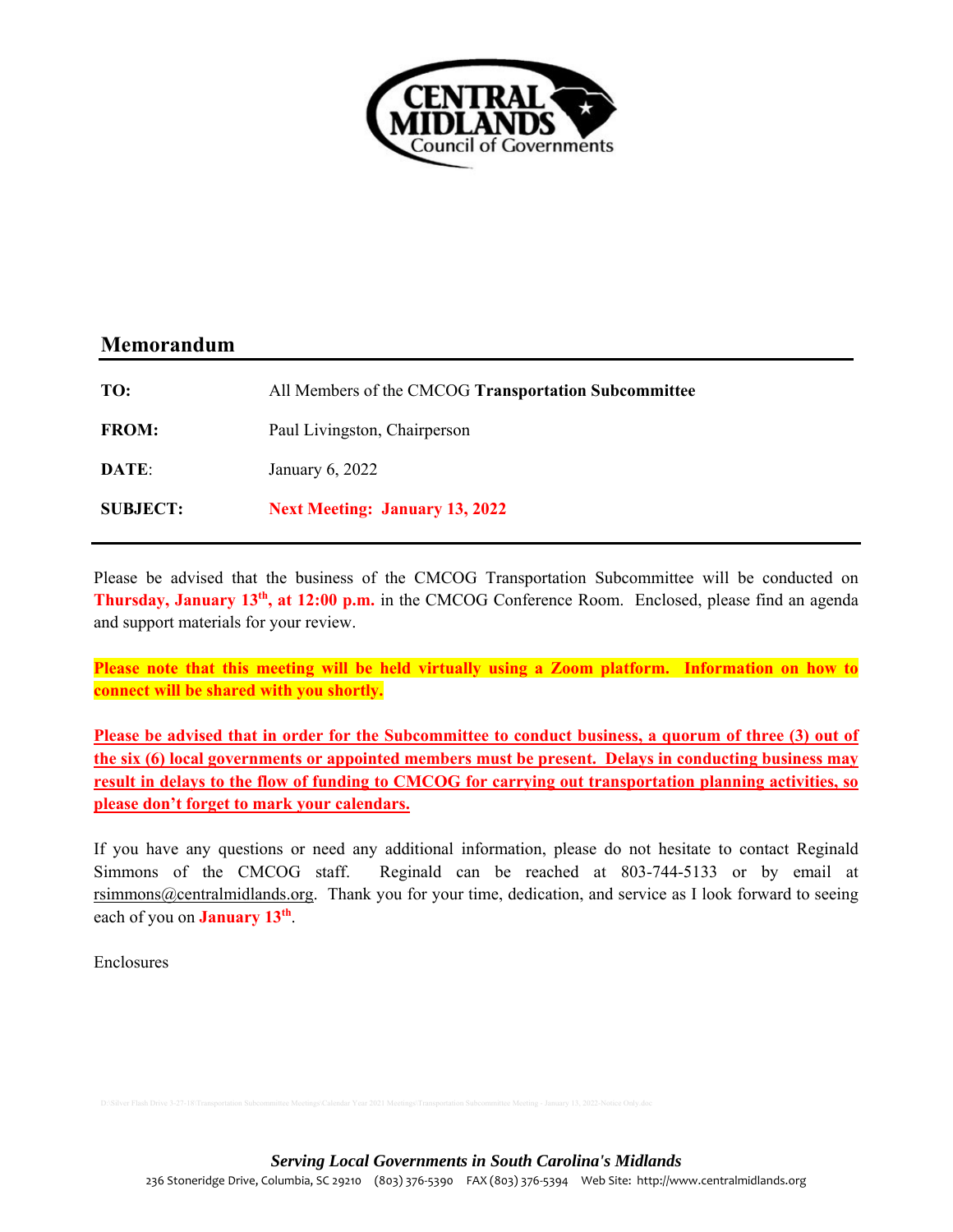### **AGENDA**

## **TRANSPORTATION SUBCOMMITTEE**

## **THURSDAY, JANUARY 13, 2022**

### *12:00 PM TO 1:00 PM*

## **VIRTUAL MEETING**

|               | 2.                       |                                                                                                                                                                                                                                                                                                                                                                                                                                                                                                                                                                                                                                                                                                                                                                                                                                                                                                                                             |  |
|---------------|--------------------------|---------------------------------------------------------------------------------------------------------------------------------------------------------------------------------------------------------------------------------------------------------------------------------------------------------------------------------------------------------------------------------------------------------------------------------------------------------------------------------------------------------------------------------------------------------------------------------------------------------------------------------------------------------------------------------------------------------------------------------------------------------------------------------------------------------------------------------------------------------------------------------------------------------------------------------------------|--|
|               | 3.                       |                                                                                                                                                                                                                                                                                                                                                                                                                                                                                                                                                                                                                                                                                                                                                                                                                                                                                                                                             |  |
| <b>ACTION</b> | 4.                       | (Enclosure 1)                                                                                                                                                                                                                                                                                                                                                                                                                                                                                                                                                                                                                                                                                                                                                                                                                                                                                                                               |  |
|               | 5.                       | During a discussion at a recent board meeting, staff was asked to collect information on existing<br>transportation projects in order to identify the proper SCDOT staff who could provide a status<br>update. Staff will discuss with the Transportation Subcommittee a list of projects that require an<br>informational update on their status.                                                                                                                                                                                                                                                                                                                                                                                                                                                                                                                                                                                          |  |
| <b>ACTION</b> | $\blacktriangleright$ 6. | In accordance with the Memorandum of Understandings between CMCOG, CMRTA, and<br>SWRTA, CMCOG determines how much Section 5307 funds CMRTA and SWRTA will receive<br>annually. CMCOG has met with each organization and will discuss the allocation of the FY<br>2021 Section 5307 apportionment. (Enclosure 2)                                                                                                                                                                                                                                                                                                                                                                                                                                                                                                                                                                                                                             |  |
| <b>ACTION</b> | 7.<br>,                  | In accordance with the Memorandum of Understandings between CMCOG, CMRTA, and<br>SWRTA, CMCOG determines how much Section 5339 funds CMRTA and SWRTA will receive<br>annually. CMCOG has met with each organization and will discuss the allocation of the FY<br>2021 Section 5339 apportionment. (Enclosure 3)                                                                                                                                                                                                                                                                                                                                                                                                                                                                                                                                                                                                                             |  |
| <b>ACTION</b> | $\blacktriangleright 8.$ | The Congestion Management Plan (CMP) is an integral component of the metropolitan<br>transportation planning process as it helps to identify areas with high congestion (as a<br>complement to the travel demand modeling process) and recommends appropriate mitigation<br>strategies that manage travel demand, reduce single occupancy vehicle (SOV) usage, and<br>improve travel conditions without having to add roadway capacity. When capacity improvement<br>projects are warranted, the CMP provides recommendations for facilitating future travel demand<br>management strategies and operational improvements that will help maintain the functional<br>integrity and safety of the roadway once additional travel lanes are added. The Columbia Area<br>Transportation Study (COATS) Metropolitan Planning Organization (MPO) has developed a<br>CMP to meet the unique needs of the Columbia metropolitan area. (Enclosure 4) |  |
|               | 9.                       |                                                                                                                                                                                                                                                                                                                                                                                                                                                                                                                                                                                                                                                                                                                                                                                                                                                                                                                                             |  |
|               |                          |                                                                                                                                                                                                                                                                                                                                                                                                                                                                                                                                                                                                                                                                                                                                                                                                                                                                                                                                             |  |
|               |                          |                                                                                                                                                                                                                                                                                                                                                                                                                                                                                                                                                                                                                                                                                                                                                                                                                                                                                                                                             |  |

F:\Silver Flash Drive 3-27-18\Transportation Subcommittee Meetings\Calendar Year 2021 Meetings\Transportation Subcommittee Meeting - January 13, 2022\Transportation Subcommittee January 13, 2021-Agenda Only.doc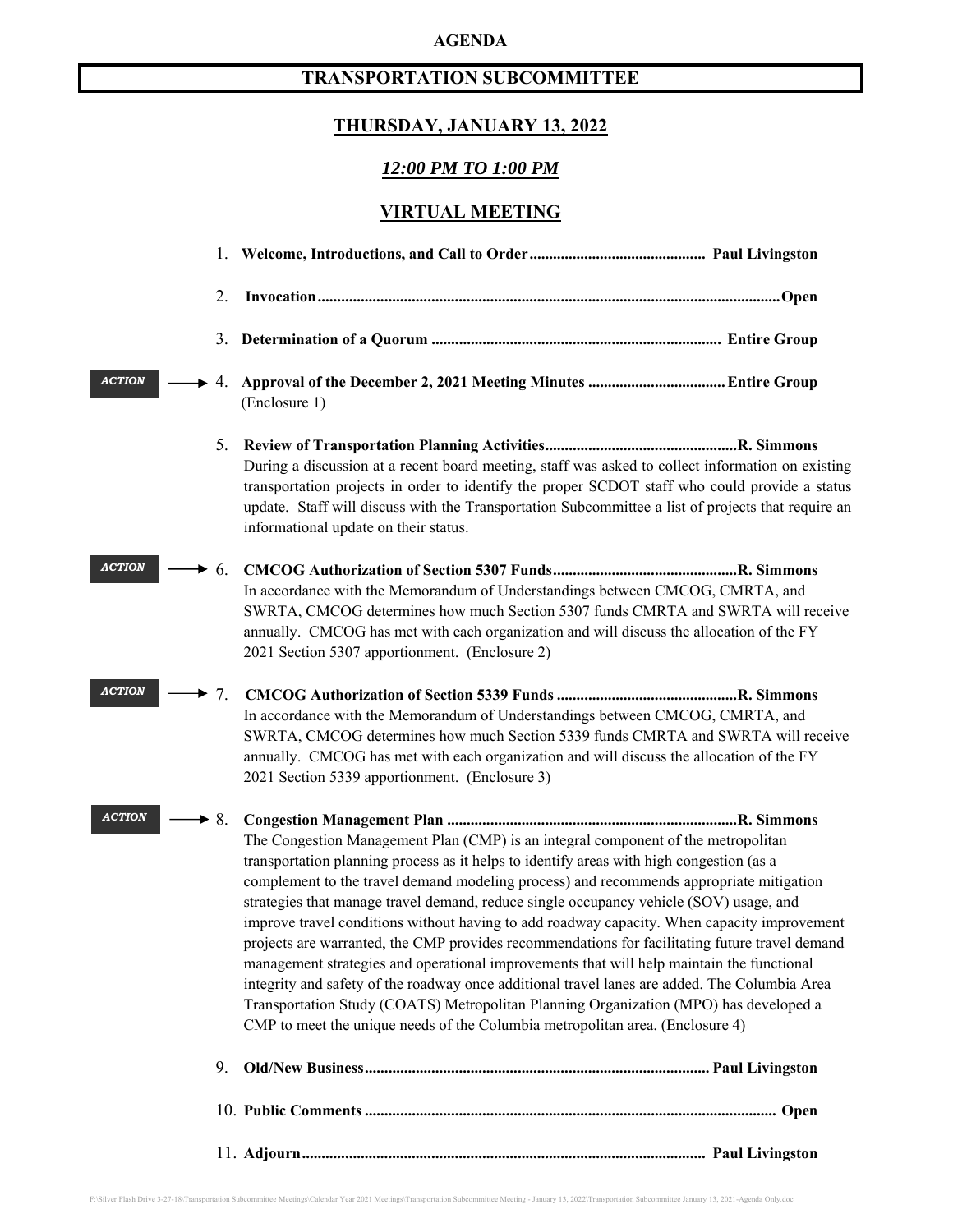## **MEETING SUMMARY**

### Transportation Subcommittee

December 2, 2021

| Organization        | <b>Members Present</b> | <b>Others Attending</b>                                                                     |
|---------------------|------------------------|---------------------------------------------------------------------------------------------|
| Richland County:    | Paul Livingston        |                                                                                             |
| <b>ABLE SC:</b>     | <b>Brittany Terry</b>  |                                                                                             |
| City of Columbia:   | Will Brennan           |                                                                                             |
| Town of Lexington:  | Steve MacDougall       |                                                                                             |
| Lexington County    | Todd Cullum            | Rebecca Connelly                                                                            |
| <b>FHWA</b>         |                        | Yolanda Morris                                                                              |
| The COMET:          | <b>Janet Bowes</b>     |                                                                                             |
| SCDOT:              |                        | Christina Lewis<br>Diane Lackey<br>Darren Ledbetter<br>Joey McIntyre<br><b>Betsy McCall</b> |
| <b>CMCOG Staff:</b> |                        | Reginald Simmons<br>Roland Bart<br>Ben Mauldin                                              |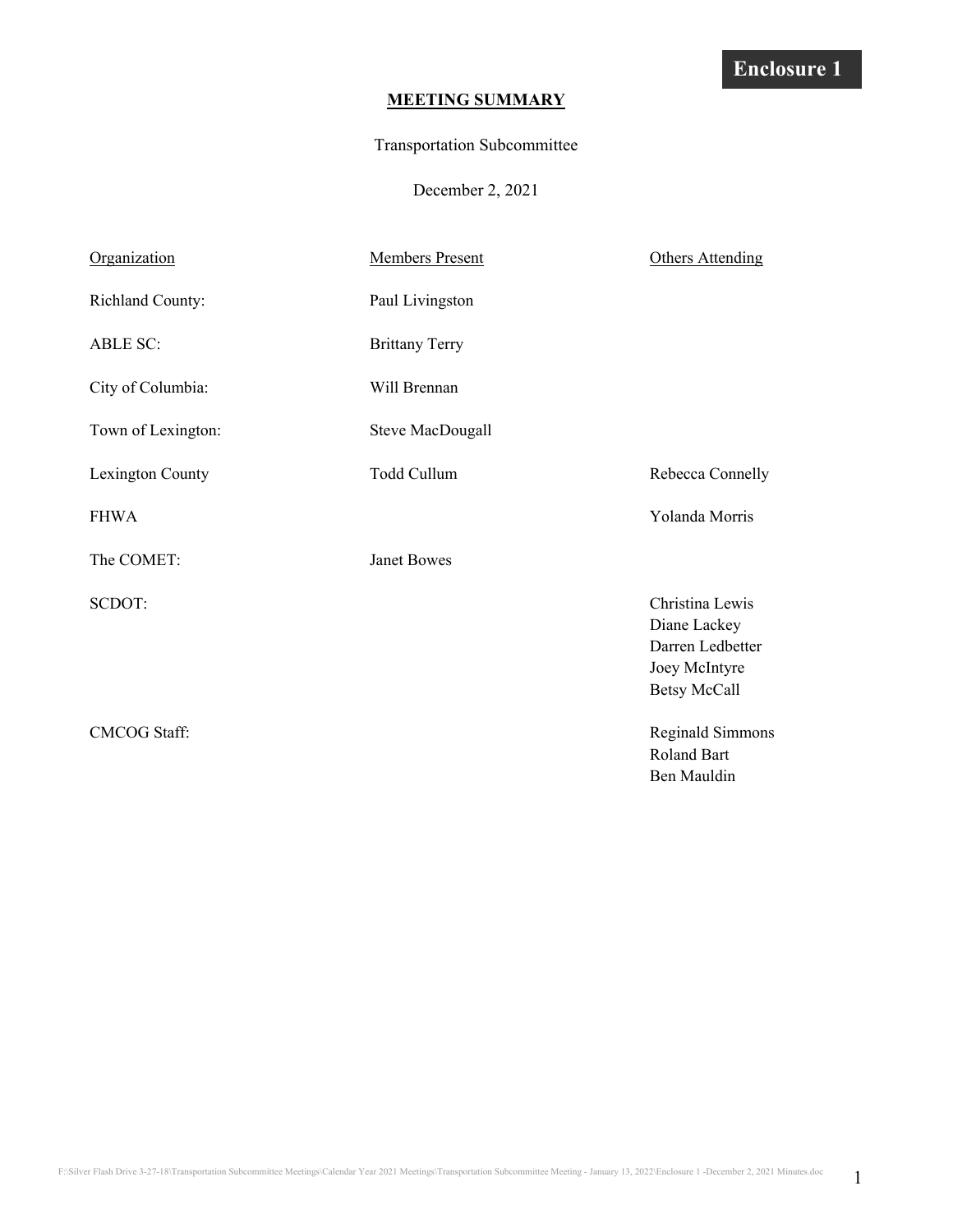### **1. Welcome, Introductions, and Call to Order**

Paul Livingston welcomed everyone and called the meeting to order at 12:05 p.m.

### **2. Invocation**

Ben Mauldin gave the invocation.

### **3. Determination of a Quorum**

It was determined that a quorum was present.

## **4. Approval of the November 10, 2021 Meeting Minutes**

*A motion was made by Will Brennan to approve the minutes of November 10, 2021. The motion was seconded by Paul Livingston. All were in favor and the minutes were approved.* 

## **5. Adoption of the 2045 LRTP**

Reginald Simmons requested a recommendation of approval to adopt the 2045 Long Range Transportation Plan. The 2045 Long Range Transportation Plan (LRTP) is a 25-year plan that provides a list of future multi-modal transportation needs for the urban and rural areas of the Central Midlands region. The Central Midlands Council of Governments (CMCOG) houses the designated Metropolitan Planning Organization (MPO) – Columbia Area Transportation Study (COATS) - and Rural Planning Organization (RPO) responsible for updating the LRTP in coordination with the South Carolina Department of Transportation (SCDOT), Federal Highway Administration (FHWA), and Federal Transit Administration (FTA). CMCOG is updating both the COATS MPO LRTP and RPO LRTP.

CMCOG/COATS MPO is the designated MPO and RPO for all or portions of Richland, Lexington, Fairfield, Newberry, Kershaw, and Calhoun Counties. The CMCOG/ COATS MPO comprises of 3,074 square miles with an estimated 2018 population of 1,077,341 residents. For MPOs such as the COATS MPO, which serve an urbanized population greater than 200,000, they are further classified as a Transportation Management Area (TMA). These areas have additional Federal requirements for planning, monitoring, and maintaining the transportation system.

The 2045 LRTP provides the following:

- 21 Urban Prioritized Widening Projects
- 61 Urban Aspirational Widening Projects
- 52 Urban Intersection Projects
- 4 Rural Prioritized Widening Projects
- 2 Rural Aspirational Widening Projects
- 43 Rural Intersection Projects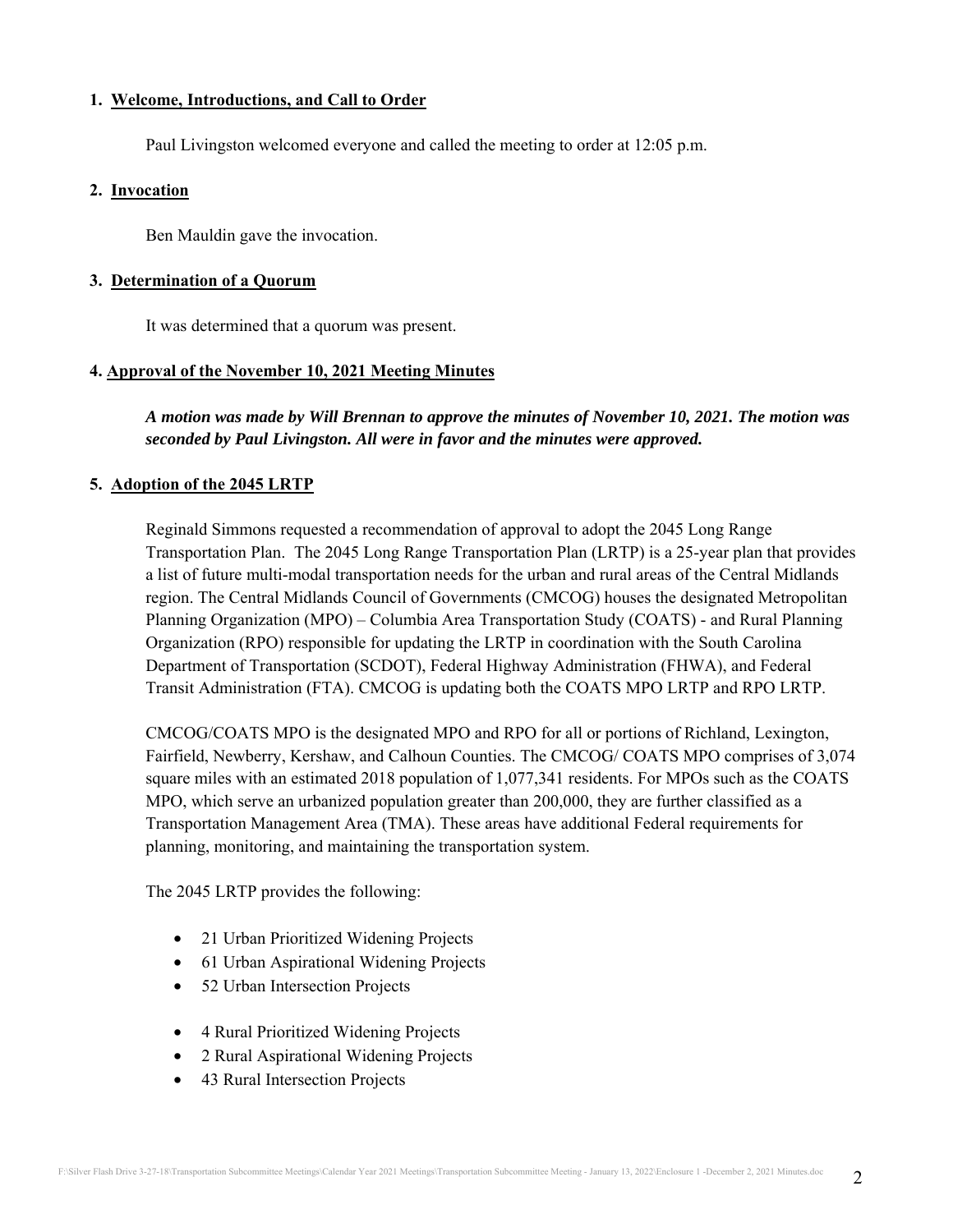#### **MOTION,** *approved*

*At this time a motion was made by Steve MacDougal to adopt the 2045 Long Range Transportation Plan. The motion was seconded by Todd Cullum. All were in favor and the motion was approved.* 

#### **6. FY 2021 – 2025 CMCOG TAM Plan**

Reginald Simmons requested a recommendation of approval to adopt SCDOT's Safety Performance Measures. Every agency must develop a transit asset management (TAM) plan if it owns, operates, or manages capital assets used to provide public transportation and receives federal financial assistance under 49 U.S.C. Chapter 53 as a recipient or subrecipient. Each transit provider must designate an Accountable Executive (49 CFR 625.5) to ensure appropriate resources for implementing the agency's TAM plan and the Transit Agency Safety Plan. CMCOG is a Tier II agency which means that CMCOG is a direct or designated recipient of Section 5310 and/or 5307 Funds.

There was a brief discussion.

#### **MOTION,** *approved*

*At this time a motion was made by Will Brennan to adopt the FY 2021 – 2025 CMCOG Transit Asset Management Plan. The motion was seconded by Steve MacDougal. All were in favor and the motion was approved.* 

#### **7. 2020 – 2027 TIP Amendment – CMRTA Low/No Grant**

Reginald Simmons requested a recommendation of approval to amend the  $2020 - 2027$  TIP to add \$2,935,190 in Section 5339 funds for CMRTA. The Federal Transit Administration (FTA) announces the availability of \$180 million of Fiscal Year 2021 funds for the purchase or lease of low or no emission vehicles as well as related equipment or facilities and workforce development training. The main purpose of the Low-No Program is to support the transition of the nation's transit fleet to the lowest polluting and most energy efficient transit vehicles. The Low-No Program provides funding to state and local governmental authorities for the purchase or lease of zero-emission and low-emission transit buses, including acquisition, construction, and leasing of required supporting facilities. Additionally, recipients are permitted to use up to 0.5 percent of their requested grant award for workforce development activities eligible under federal public transportation law (49 U.S.C. 5314(b)) and an additional 0.5 percent for costs associated with training at the National Transit Institute.

The COMET is requesting funds to purchase two New Flyer Xcelsior CHARGE (XE35) battery electric buses and two New Flyer 40' Xcelsior (XHE40) fuel cell buses along with the necessary charging equipment and hydrogen refueling infrastructure. These buses will replace four 2016 Starcraft Allstar cutaway buses at the end of their useful life in 2023.

### *MOTION, approved*

*At this time a motion was made by Steve MacDougal to amend the 2020 – 2027 TIP to add \$2,935,190 in Section 5339 Funds for the CMRTA Low/No Grant. The motion was seconded by Will Brennan. All were in favor and the motion was approved.*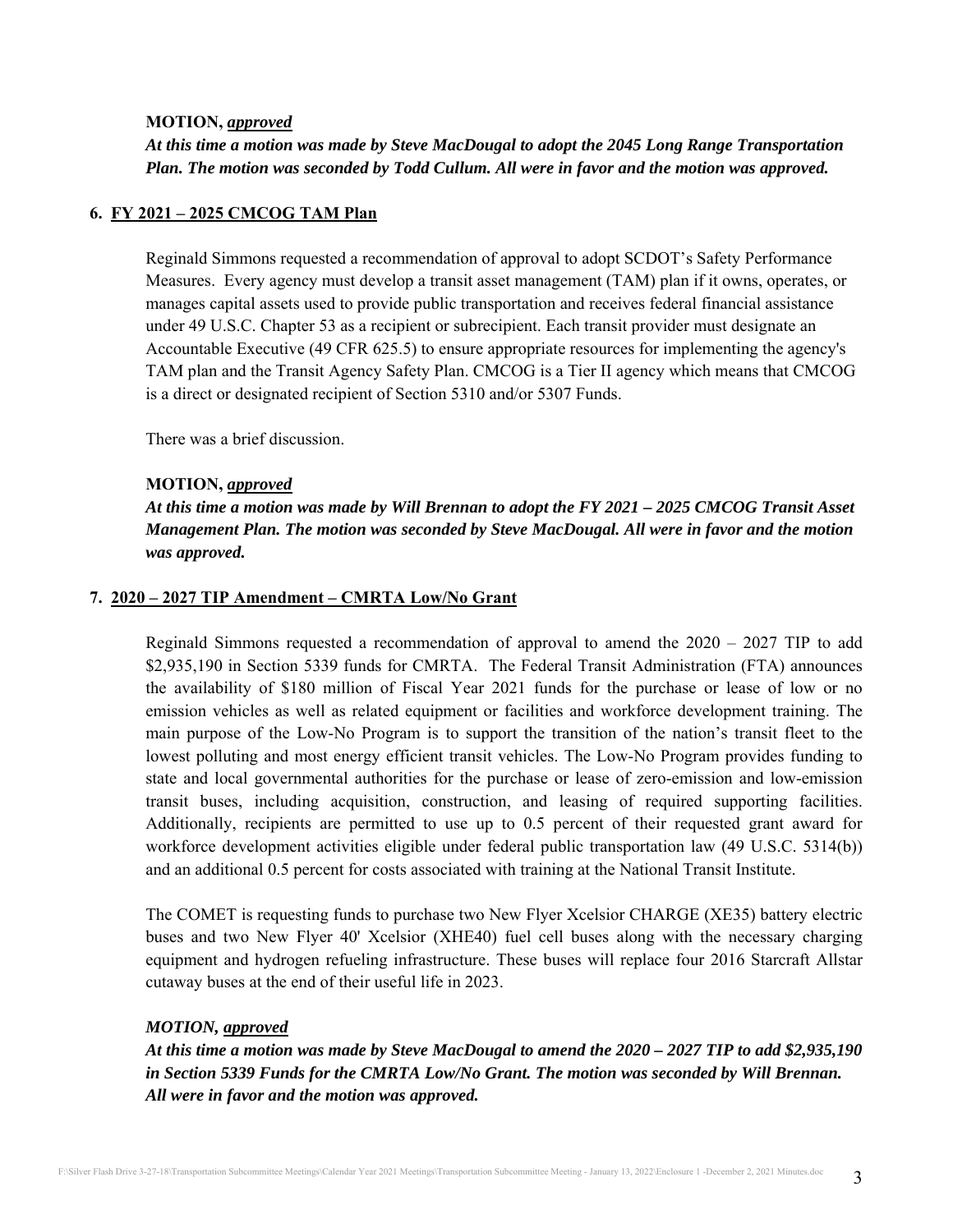### **8. Annual Listing of Obligated Projects**

Reginald Simmons requested a recommendation of approval to adopt the FY 2021 Annual Listing of Obligated Projects. Under Federal requirements, CMCOG must create an annual listing of obligated projects. The purpose of this report is to identify and list the federal obligations that were made on approved projects in the previous fiscal year. The FY 2021 reporting period is from October 1, 2020 to September 30, 2021. Projects shown in this report have been identified in either the 2020 – 2027 TIP and/or 2021 – 2027 STIP

The project categories included:

| $\bullet$ | Safety Improvements      | <b>Intersection Improvements</b>    |
|-----------|--------------------------|-------------------------------------|
| $\bullet$ | Signals                  | Rehabilitation                      |
| $\bullet$ | Resurfacing              | <b>Bridge Maintenance</b>           |
| $\bullet$ | Preservation             | Enhancements                        |
| $\bullet$ | Widening                 | <b>Bridge Replacements</b>          |
| $\bullet$ | <b>Pavement Markings</b> | Planning & Research                 |
| $\bullet$ | Signing                  | <b>Emergency Repair/Replacement</b> |
| $\bullet$ | Interchange Improvements | <b>Corridor Improvements</b>        |

In total \$360,752,963.19 has been obligated in FY 2021. A total \$307,372,710.54 of that amount was federal funds.

There was a brief discussion

*At this time a motion was made by Steve MacDougal to adopt the FY 2021 Annual Listing of Obligated Projects. The motion was seconded by Will Brennan. All were in favor and the motion was unanimously approved.* 

#### **9. Old/New Business**

There were none.

#### **9. Public Comments**

There were none.

#### **10. Adjourn**

The meeting was adjourned at 12:36 p.m.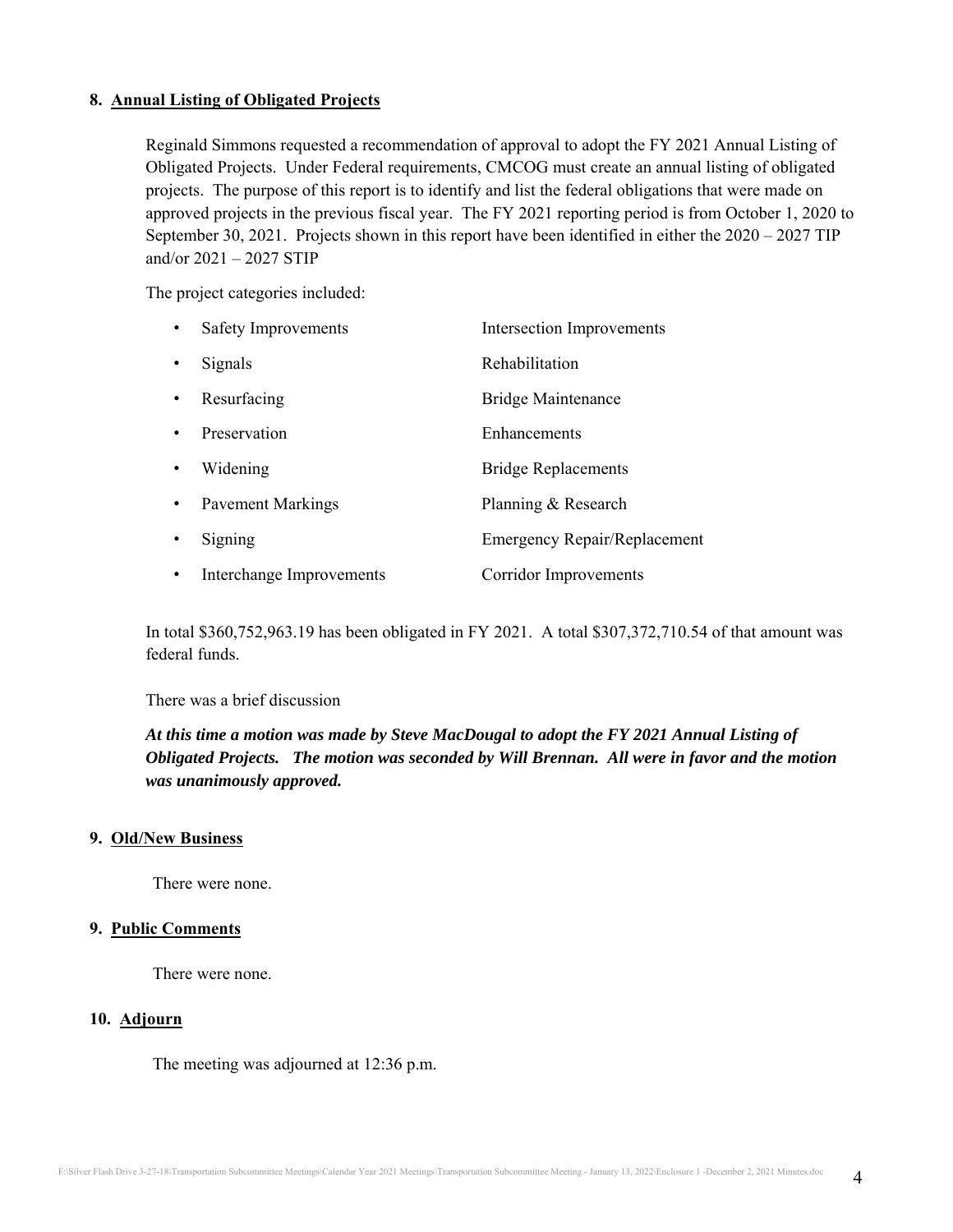

January 28, 2022

Mrs. Yvette G. Taylor Region IV Regional Administrator Federal Transit Administration 230 Peachtree, NW Suite 800 Atlanta, GA 30303

#### **RE: CMCOG Authorization of Section 5307 Funds**

Dear Mrs. Taylor:

The Central Midlands Council of Governments (CMCOG) has a Memorandum of Understandings (MOUs) that describes the cooperative working relationship with the following two organizations, the Central Midlands Regional Transit Authority (CMRTA) and the Santee Wateree Regional Transit Authority (SWRTA). These MOUs recognize that each year most of the FTA grant dollars that are received by CMCOG as the designated recipient, will be required by the direct recipients, for the provision of public transit services. CMCOG will require some continuing FTA funding to meet our responsibilities under MAP-21and the FAST Act as a Metropolitan Planning Organization.

Each direct recipient may be preparing grant applications for Section 5307 funds for their maintenance, administration and capital needs. We are providing this letter to authorize the amount of formula funding that each direct recipient may apply for prior to formally submitting their grant applications. We authorize the following Section 5307 funding amount for the purpose of direct recipients grant applications:

#### **FY 2021 - \$5,246,654 of \$5,496,654**

CMCOG will be reserving \$250,000 in FY 2021 for planning and/or JARC projects. CMRTA is authorized to apply for the remaining funds. Please be advised that as identified in this Split Letter, the CMCOG, as the Designated Recipient, authorizes the assignment/allocation of Section 5307 to the Central Midlands Regional Transit Authority, herein known as a Direct Recipient. Please be advised that the Santee Wateree Regional Transit Authority, herein known as a Direct Recipient has declined funding for this fiscal year. The undersigned agree to the Split Letter and the amounts allocated/assigned to each Direct Recipient. Each Direct Recipient is responsible for its application to the Federal Transit Administration to receive Section 5307 funds and assumes the responsibilities associated with any award for these funds.

We fully support the Direct Recipient(s) application(s) for the amount stated above. Please feel free to contact me at 803-376-5390 if you need any additional information or if you have any questions. Thank you for your time and interest in this matter.

Sincerely,

Benjamin J. Mauldin Executive Director

cc: Reginald Simmons Derrick Huggins Lottie Jones Petula Hendley

*Serving Local Governments in South Carolina's Midlands*

236 Stoneridge Drive, Columbia, SC 29210 □ (803) 376-5390 □ FAX (803) 376-5394 □ Web Site: http://www.centralmidlands.org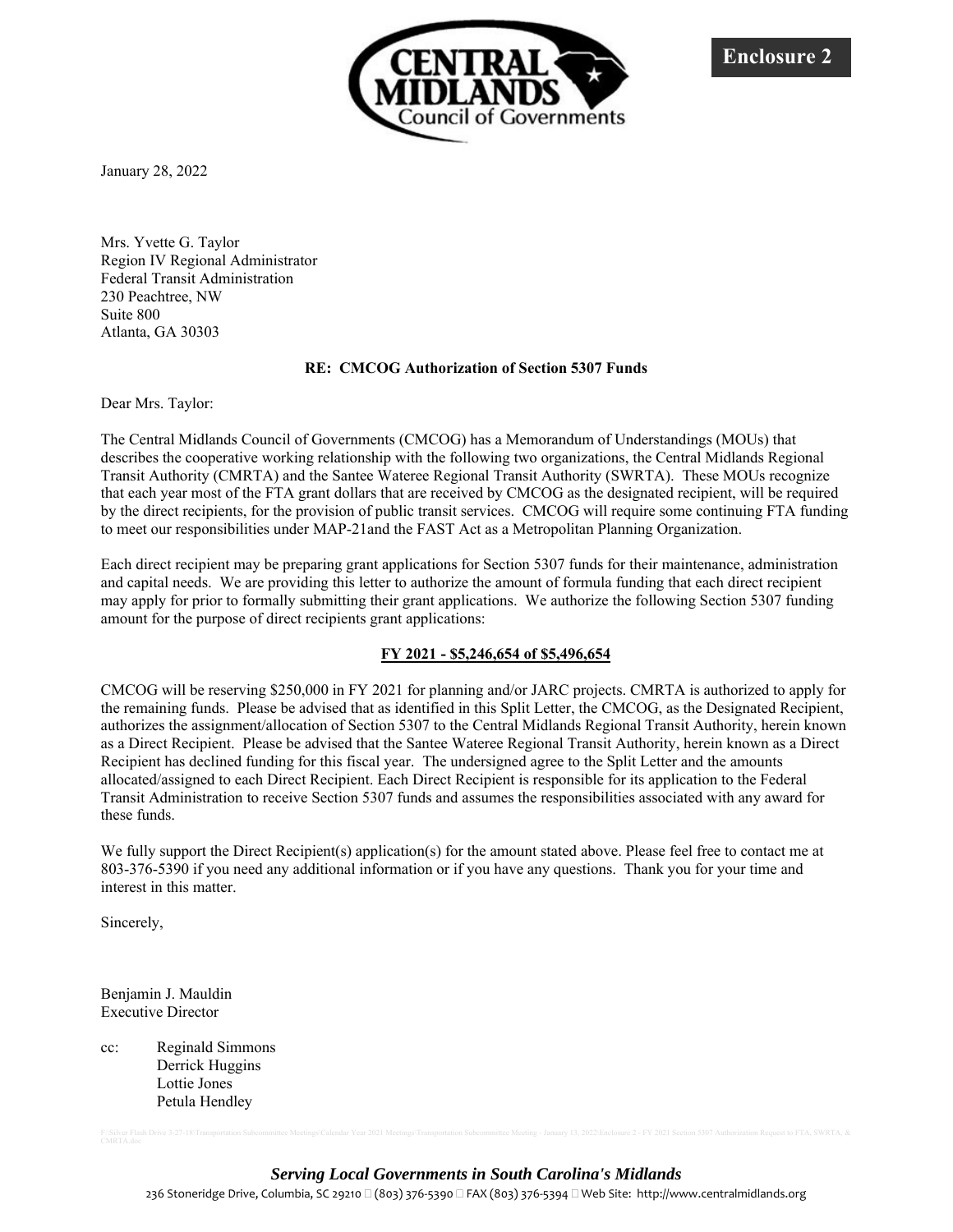

January 28, 2022

Mrs. Yvette G. Taylor Region IV Regional Administrator Federal Transit Administration 230 Peachtree, NW Suite 800 Atlanta, GA 30303

#### **RE: CMCOG Authorization of Section 5339 Funds**

Dear Mrs. Taylor:

The Central Midlands Council of Governments (CMCOG) has a Memorandum of Understandings (MOUs) that describes the cooperative working relationship with the following two organizations, the Central Midlands Regional Transit Authority (CMRTA) and the Santee Wateree Regional Transit Authority (SWRTA). These MOUs recognize that each year most of the FTA grant dollars that are received by CMCOG as the designated recipient, will be required by the direct recipients, for the provision of public transit services. CMCOG will require some continuing FTA funding to meet our responsibilities under MAP-21and the FAST Act as a Metropolitan Planning Organization.

Each direct recipient may be preparing grant applications for Section 5339 funds for their capital needs. We are providing this letter to authorize the amount of formula funding that each direct recipient may apply for prior to formally submitting their grant applications. We authorize the following Section 5339 funding amount for the purpose of direct recipients grant applications:

#### **FY 2021 - \$586,728 of \$586,728**

Please be advised that as identified in this Split Letter, the CMCOG, as the Designated Recipient, authorizes the assignment/allocation of Section 5339 to the Central Midlands Regional Transit Authority, herein known as a Direct Recipient. Please be advised that the Santee Wateree Regional Transit Authority, herein known as a Direct Recipient has declined funding for this fiscal year. The undersigned agree to the Split Letter and the amounts allocated/assigned to each Direct Recipient. Each Direct Recipient is responsible for its application to the Federal Transit Administration to receive Section 5339 funds and assumes the responsibilities associated with any award for these funds.

We fully support the Direct Recipient(s) application(s) for the amount stated above. Please feel free to contact me at 803-744-5133 if you need any additional information or if you have any questions. Thank you for your time and interest in this matter.

Sincerely,

Benjamin J. Mauldin Executive Director

cc: Petula Hendley Reginald Simmons Derrick Huggins Lottie Jones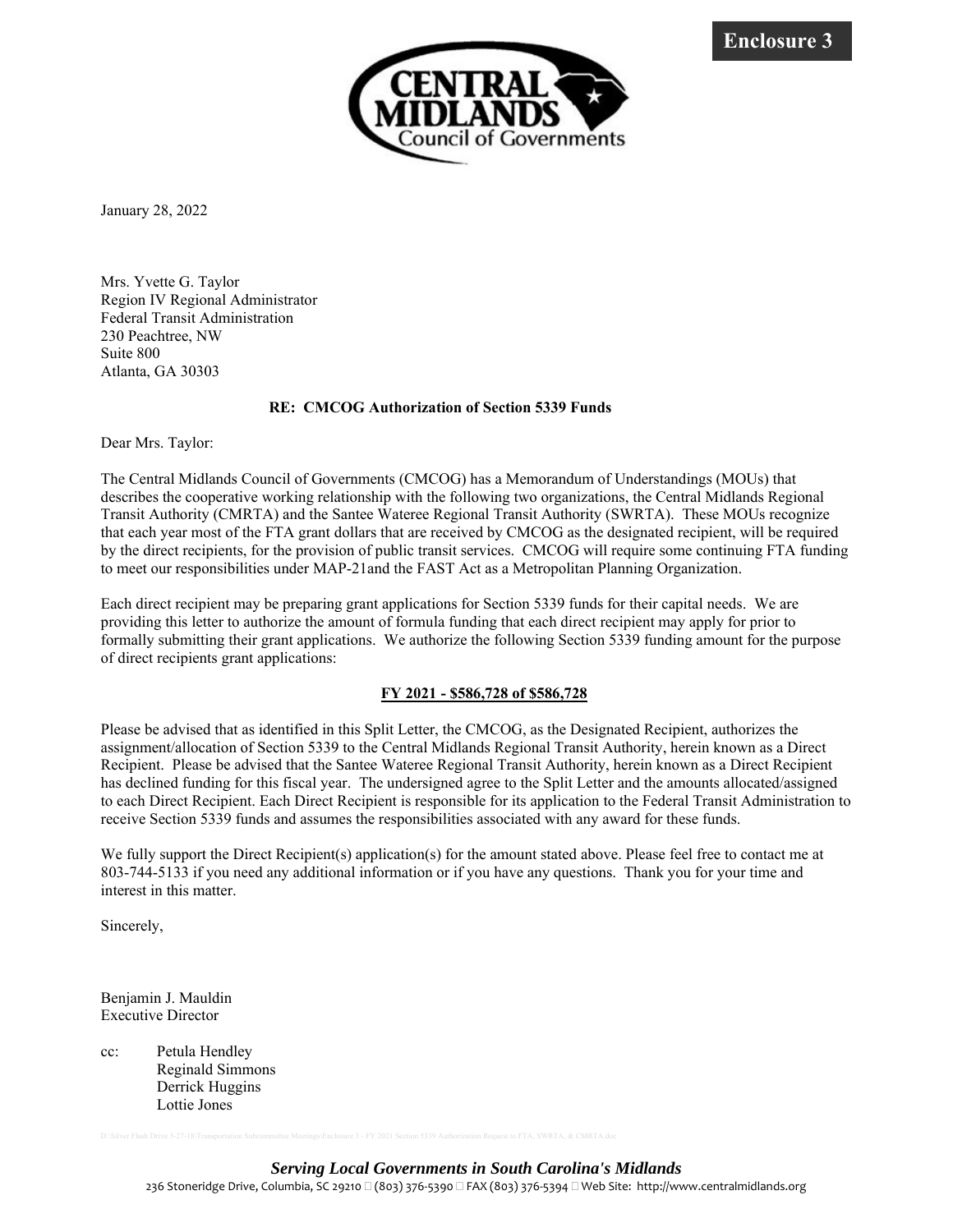

## Memorandum

| TO:             | All Members of the CMCOG Transportation Subcommittee                |
|-----------------|---------------------------------------------------------------------|
| <b>FROM:</b>    | Reginald Simmons, Deputy Executive Director/Transportation Director |
| DATE:           | January 13, 2021                                                    |
| <b>SUBJECT:</b> | <b>2021 Congestion Management Plan</b>                              |

## REQUESTED ACTION

The Central Midlands Council of Governments' staff requests a recommendation of approval to adopt the 2021 Congestion Management Plan. The full document is available on our website at: http://centralmidlands.org/wp-content/uploads/COATS-2021-CMP\_1-3-22.pdf

### PROGRAM DESCRIPTION

The Congestion Management Plan (CMP) is an integral component of the metropolitan transportation planning process as it helps to identify areas with high congestion (as a complement to the travel demand modeling process) and recommends appropriate mitigation strategies that manage travel demand, reduce single occupancy vehicle (SOV) usage, and improve travel conditions without having to add roadway capacity. When capacity improvement projects are warranted, the CMP provides recommendations for facilitating future travel demand management strategies and operational improvements that will help maintain the functional integrity and safety of the roadway once additional travel lanes are added. The Columbia Area Transportation Study (COATS) Metropolitan Planning Organization (MPO) has developed a CMP to meet the unique needs of the Columbia metropolitan area. Staff will request adoption of the 2045 LRTP.

## ATTACHMENT

CMP Resolution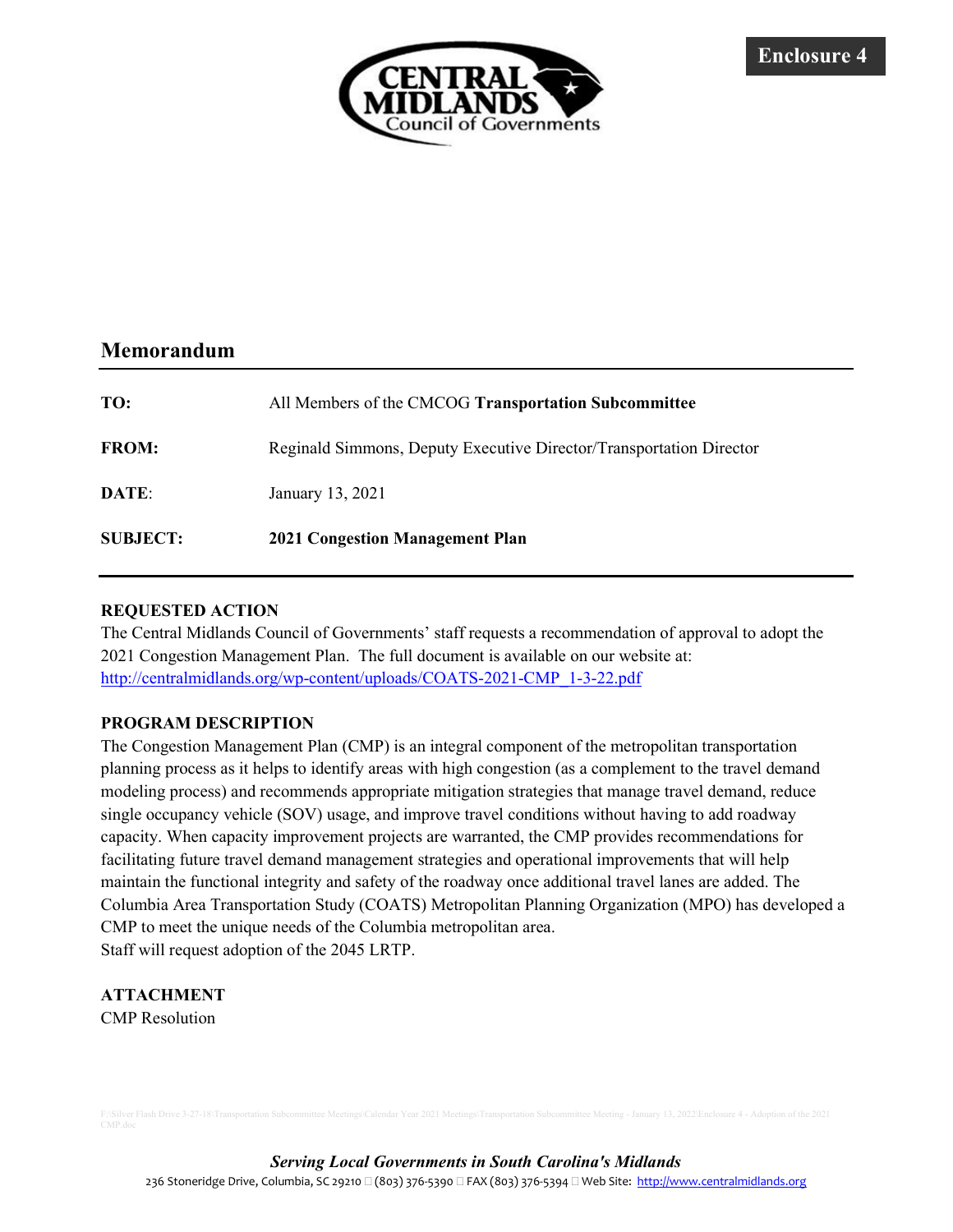

# RESOLUTION

## RESOLUTION OF THE COLUMBIA AREA TRANSPORTATION STUDY METROPOLITAN PLANNING ORGANIZATION ADOPTING THE CONGESTION MANAGEMENT PROCESS (CMP)

WHEREAS, the Central Midlands Council of Governments (CMCOG) has been designated by the Governor of South Carolina as the Columbia Area Transportation Study (COATS) Metropolitan Planning Organization (MPO) responsible, together with the State, for the comprehensive, continuing, and cooperative transportation planning process for the Columbia Urbanized Area; and,

WHEREAS, the federal surface transportation programs that are the responsibility of the Central Midlands Council of Governments are authorized by the Fixing America's Surface Transportation (FAST) Act (Pub. L. 112-141, December 4, 2015) and the Infrastructure Investment and Jobs Act executed on November 15, 2021; and,

WHEREAS, the metropolitan transportation planning process shall provide for the establishment and use of a performance-based approach to transportation decision making to support the national goals described in 23 U.S.C. 150(b) and the general purposes described in 49 U.S.C. 5301(c); and,

WHEREAS, the Columbia urbanized area includes all or portions of Richland, Lexington, Kershaw, Calhoun, Newberry, and Fairfield Counties; and

WHEREAS, Columbia Area Transportation Study Metropolitan Planning Organization administers metropolitan planning process which includes the development and implementation of the Long Range Transportation Plan, Unified Planning Work Program, and the Transportation Improvement Program for the Columbia Urbanized Area; and,

WHEREAS, the Congestion Management Process (CMP) is an integral component of the metropolitan transportation planning process as it helps to identify areas with high congestion (as a complement to the travel demand modeling process) and recommends appropriate mitigation strategies that manage travel demand, reduce single occupancy vehicle (SOV) usage, and improve travel conditions without having to add roadway capacity.

WHEREAS, the Columbia Area Transportation Study Metropolitan Planning Organization has developed a Congestion Management Process that has been provided for review to the general public, the Columbia Area Transportation Study Metropolitan Planning Organization Advisory Committees and the Policy Committee.